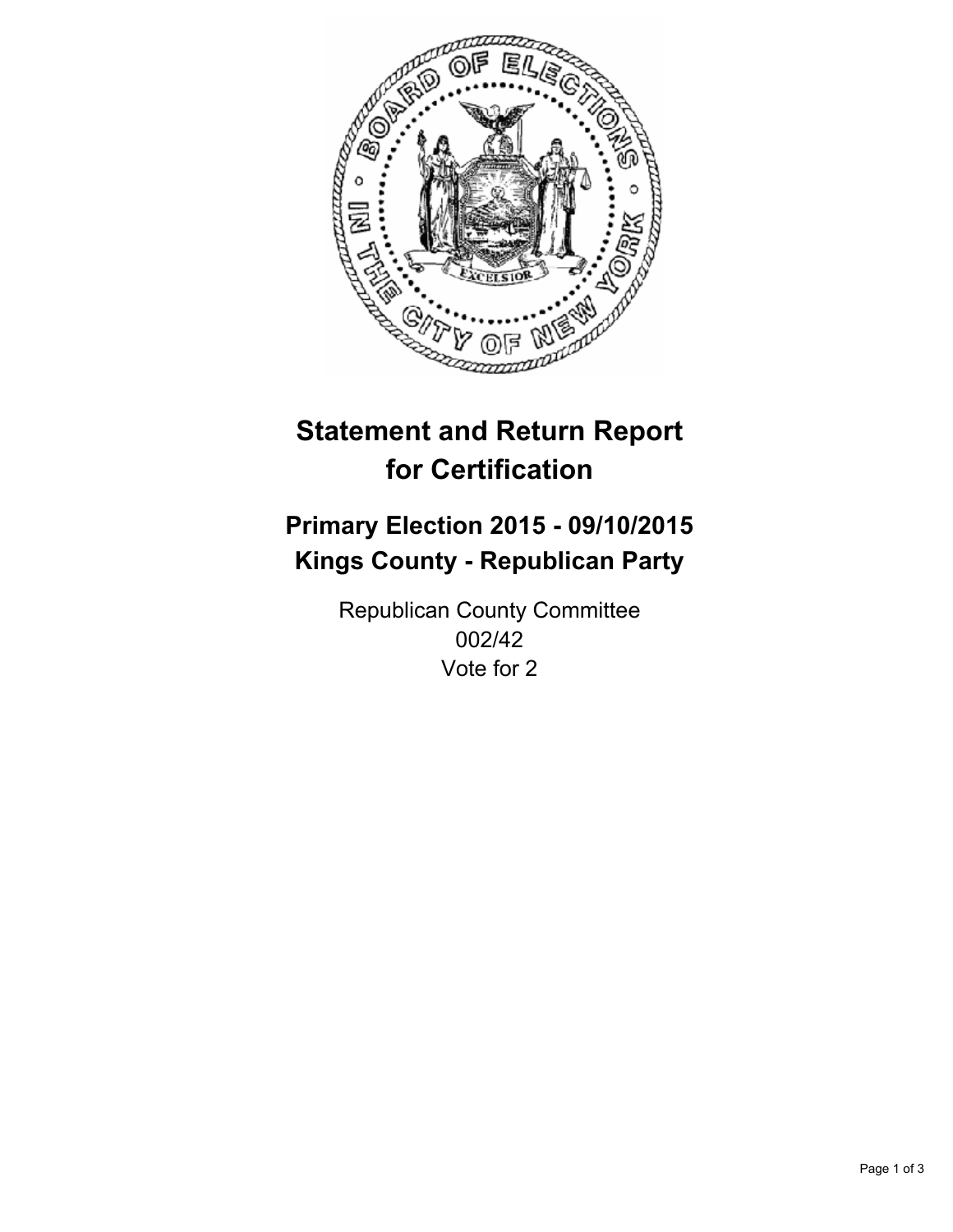

#### **Assembly District 42**

| PUBLIC COUNTER                                           | 2 |
|----------------------------------------------------------|---|
| ABSENTEE/MILITARY                                        | 0 |
| AFFIDAVIT                                                | 0 |
| <b>Total Ballots</b>                                     | 2 |
| Less - Inapplicable Federal/Special Presidential Ballots | 0 |
| <b>Total Applicable Ballots</b>                          | 2 |
| RICARDO A. EVANS                                         | 0 |
| PAMELA E. WALKER                                         |   |
| ANTHONY N. WALKER                                        |   |
| <b>Total Votes</b>                                       |   |
| Unrecorded                                               | 2 |